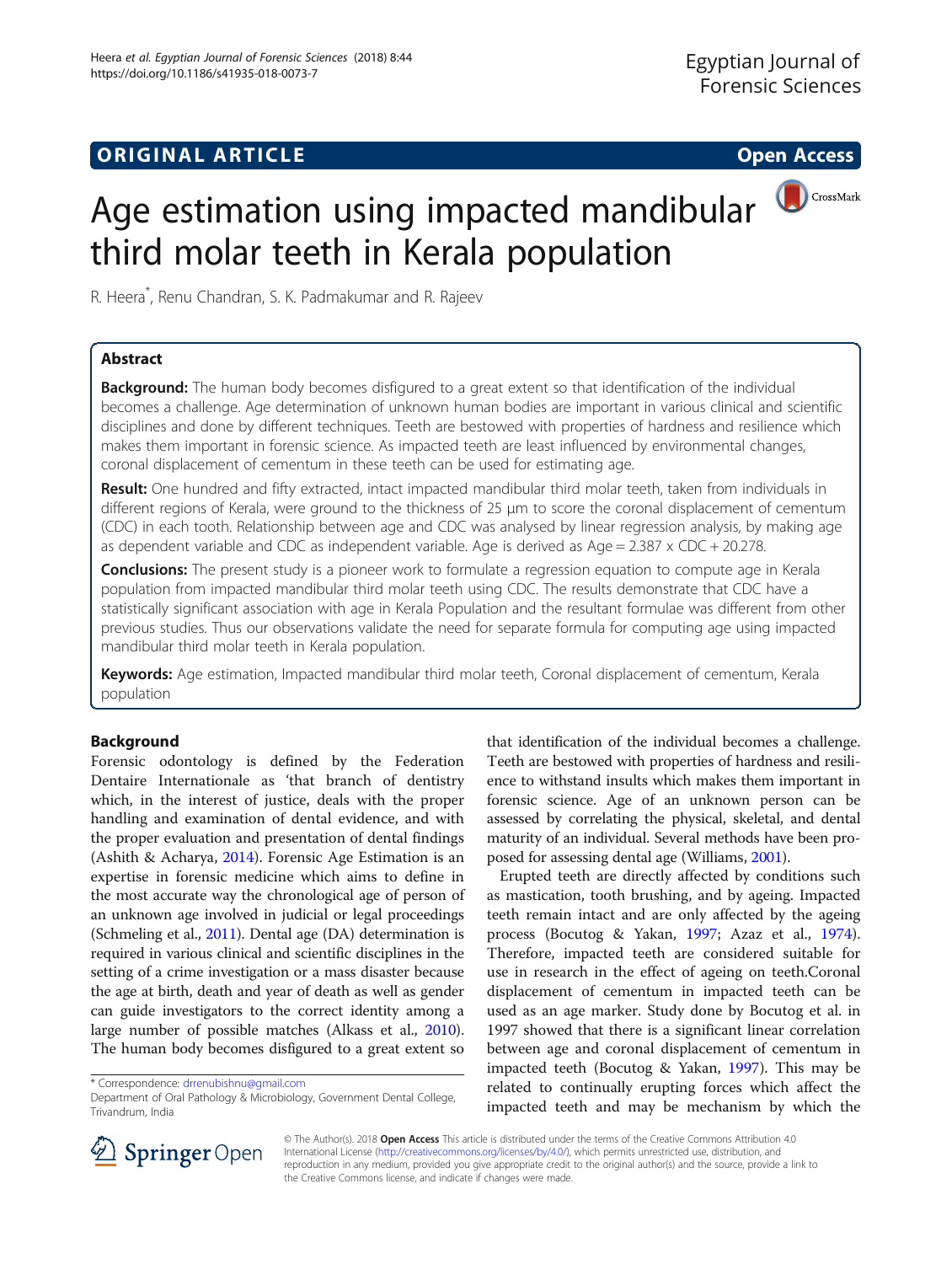teeth are protected at the cemento enamel junction. This phenomenon could be used in forensic odontology in age determination.

In a study done by Balwant et al. in 2006 in erupted mandibular third molar teeth, they found that there was no correlation between age and coronal displacement of cementum in erupted teeth because erupted teeth were found to be directly exposed to external environmental factors (Rai et al., [2006\)](#page-3-0).

### Methods

A cross sectional study was conducted in the department of oral pathology and microbiology.

One hundred fifty impacted mandibular third molar teeth were collected from different geographic regions of Kerala and were preserved in separate vials containing 10% neutral buffered formalin solution.. Teeth with incompletely formed cemento enamel junction and teeth with caries were excluded from the study.

Bucco lingual ground sections were prepared for each tooth collected. Gross reduction of teeth were done in lathe stone till 4 to 5 mm in thickness followed by manual grinding using an Arkansas stone till the section is 0.25-mm thick. Cleaned and unstained dried sections were mounted on slide using DPX (Distyrene Dibutyl phthalate xylene) with age and sex marked on them. After the preparation of sections, the microscopic analysis was carried out and viewed under 400 magnification using light microscope. Coronal displacement of cementum in micro meters were recorded under low power (4×) by means of a micro meter attached to light microscope.

Collected data was statistically analysed using ANOVA test, t-test and Spearman's rank Correlation. Prediction was done by Regression Analysis.

### Results

In the present study, cases were divided into three different age groups from 20 to 40 years. Maximum number of cases belonged to the age group of 21 to 30 years.

In age group of 20 years, the mean value of CDC was 0.46  $\pm$  0.85, in age group 21-30 years was 1.96  $\pm$  1.60 and in age group  $31-40$  years was  $4.97 \pm 1.48$ . A statistically significant  $p$  value of < 0.001 was observed (Table 1 and Fig. 1).

Table 1 Distribution of data based on age and sex of the individuals

|               |           |       |    | Group Age group (years) Male Female Total number of cases |
|---------------|-----------|-------|----|-----------------------------------------------------------|
|               | - 20      | 1/18  |    | - 35                                                      |
| $\mathcal{P}$ | $21 - 30$ | -28.  | 52 | -80                                                       |
| $\mathcal{B}$ | $31 - 40$ | 15 20 |    | - 35                                                      |

6  $\overline{5}$  $\Lambda$  $\frac{8}{6}$  3  $\overline{\mathcal{L}}$  $\mathbf{1}$  $\Omega$  $<sub>20</sub>$ </sub>  $21 - 30$  $31 - 40$ Age in years Fig. 1 Comparison of age and mean values of CDC

Relationship between age and CDC was analysed by linear regression analysis, by making age as dependent variable and CDC as independent variable (Table 2 and Fig. [2](#page-2-0)).

Age was derived as,  $Age = 2.387 \times CDC + 20.278$ .

### **Discussion**

Teeth are unique in structure and follow a well-defined sequential developmental pattern. Moreover, teeth are most indestructible components of the body because of its resistivity against most of the environmental abuses. Forensic Age Estimation is an expertise in forensic medicine which aims to define in the most accurate way the chronological age of person of an unknown age involved in judicial or legal proceedings.

Age estimation using the dentition can be grouped into 3 phases (Azaz et al., [1974\)](#page-3-0). Age estimation in prenatal, neonatal and early postnatal child, age estimation in children and adolescents and age estimation in adults (Pretty, [2003\)](#page-3-0). The principal method of age estimation differs in each age group. Thus choice of method is inherently related to whether unidentified remains are those of a juvenile or an adult, the former being primarily based on developmental, and the latter degenerative, morphological features. So the present study, as it is an invasive method, can be used for age estimation in adults with degenerative features (Franklin, [2010](#page-3-0)).

To the best of our knowledge, this is the first study to estimate age in Kerala population by scoring coronal

Table 2 Showing relation between age and CDC using regression analysis

|          | Unstandardized<br>coefficients | Standardized<br>coefficient Beta | t value | <i>p</i> value |
|----------|--------------------------------|----------------------------------|---------|----------------|
| Constant | 20.278                         |                                  | 51.394  | .000           |
| sCDC.    | 2387                           | 0.845                            | 19074   | റററ            |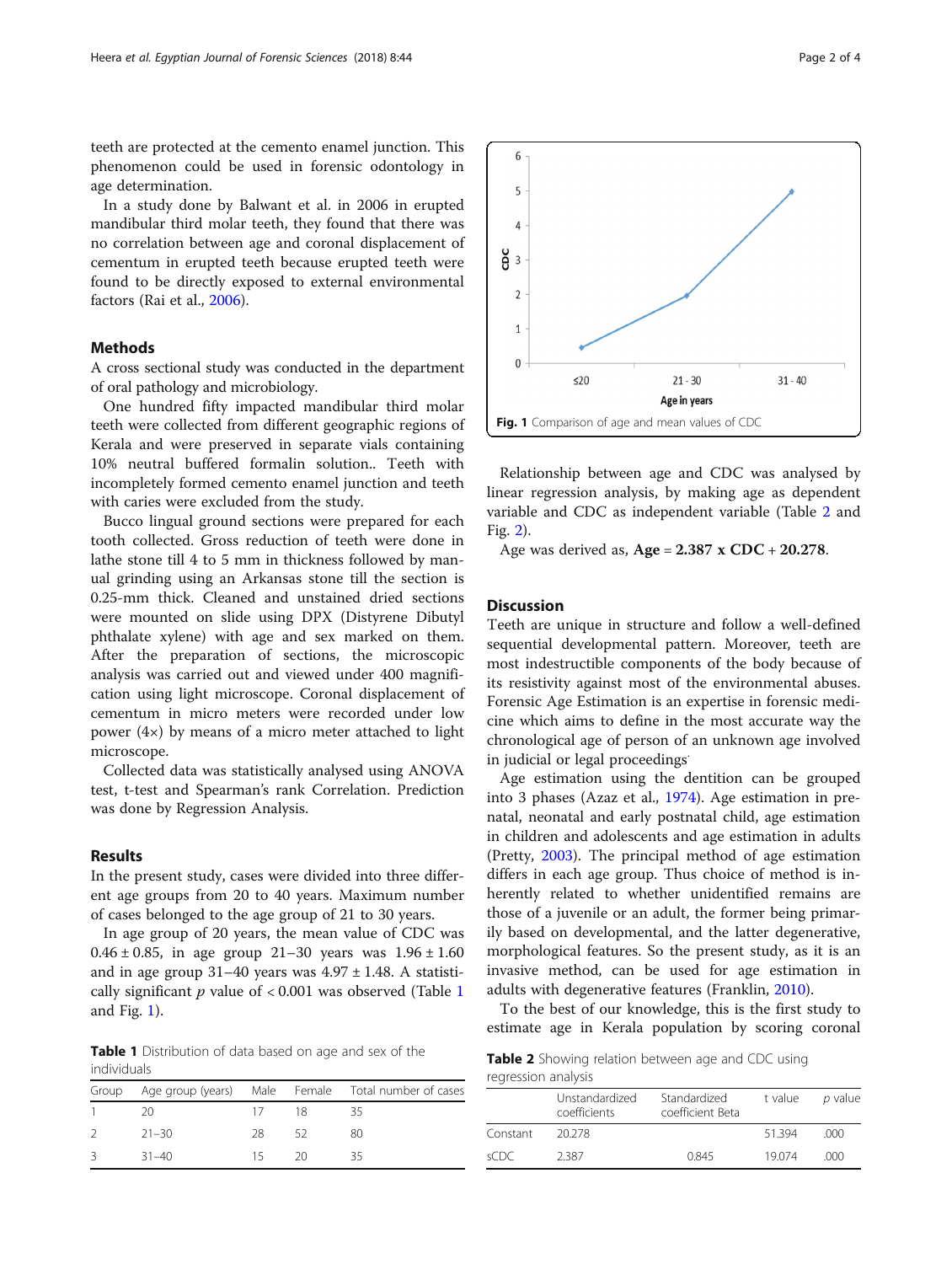displacement of cementum in impacted mandibular third molar teeth.

Study done by Bocutog et al. in 1997 showed that there is a significant linear correlation between age and coronal displacement of cementum in impacted teeth (Bocutog and Yakan, [1997](#page-3-0)). This may be related to continually erupting forces which affect the impacted teeth and may be a mechanism by which the teeth are protected at the cemento enamel junction. In impacted tooth, it was found that as age advances, there is a relative apposition of cementum, coronally. This may be related to continually erupting forces which affect the impacted teeth. As a result of local disruptions in the reduced enamel epithelium that permit follicular cells to come into contact with the enamel surface and differentiate into cementoblasts' such, appositions of cementum on the coronal surface of teeth is possible (Nanci, [2007\)](#page-3-0).

In contradictory to this, a study done by Balwant et al. in 2006 and Raju et al. in 2016 in erupted mandibular third molar teeth, found no significant correlation between age and coronal displacement of cementum in erupted teeth because erupted teeth were found to be directly exposed to external environmental factors (Rai et al., [2006](#page-3-0); Raju et al., [2016](#page-3-0)).

In the present study in Kerala population, the Pearson's correlation coefficient value between known age and coronal displacement of cementum in impacted mandibular third molar was found to be strongly positive with a correlation coefficient of 0.832 and significant at the 0.001 level. This indicate that coronal displacement of the cementum showed significant increase with age. The study done by Sharma et al. and Rai et al. also supported this (Sharma et al., [2010;](#page-3-0) Rai and Annad, [2009](#page-3-0)). But this value is superior to the value observed by Bocutog et al. in impacted maxillary canines in Turkish population  $(r = 0.69)$  (Bocutog and Yakan, [1997\)](#page-3-0). This discrepancy may be due to difference in teeth and the

ethnicity of the population studied. However the value obtained from the present study was comparable to the value observed by Rai et al. in impacted mandibular third molar in Nepalese population  $(r = 0.89)$  (Rai, [2009a\)](#page-3-0). This observations indicated that age and coronal displacement of cementum in impacted teeth also showed a racial difference and validate more studies in different races to establish their influence in coronal displacement of cementum in impacted teeth with increase in age.

In the present study we formulated a regression equation using the scores to estimate age from impacted mandibular third molar teeth in our population.

$$
Age = 2.387 \times CDC + 20.278
$$

There was significant difference between the present regression formula and the previous equation formulated for North Indian Population. This may be attributed to difference in genetic factors, nutritional factors and geographical factors (Rai, [2009b\)](#page-3-0).

The average age difference between known and estimated age in this study was found to be ±5.28 years. In forensic cases, an error of  $\pm 10$  years of age is con-sidered as an acceptable range (Talreja et al., [2012](#page-3-0)). In Gustafson's method the average error was just ±3.6 years. However when Pillai and Bhaskar applied Gustafson's method on an Indian population they obtained an average error rate of about  $\pm 8$  years (Ashith and Acharya, [2014](#page-3-0)).

### Conclusion

Coronal displacement of cementum can be considered as a useful parameter for estimating age from impacted teeth. Our observations validate the need for separate formula for computing age using impacted mandibular third molar teeth in other population and Kerala population. There also exist a racial influence in estimation of age from teeth. Further studies on impacted teeth in wider populations in different races may be of considerable help in making use of impacted teeth as a better and sensitive tool in estimating age in human identification.

#### Abbreviations

CDC: Coronal displacement of cementum; DPX: Distyrene Dibutyl phthalate xylene

#### Authors' contributions

RH: contributed in definition of intellectual content, literature search, study design, data acquisition, data analysis, manuscript preparation, editing and review. RC: gave valuable contribution in concepts, design of study, literature search, study design, clinical studies, data acquisition, data analysis, statistical analysis, manuscript preparation, editing and review. SKP: contributed in definition of intellectual content, literature search, study design, data acquisition, data analysis, manuscript preparation, editing and review. RR: contributed in definition of intellectual content, literature search, study design, data acquisition, data analysis, manuscript preparation, editing and review. All authors read and approved the final manuscript.

<span id="page-2-0"></span>